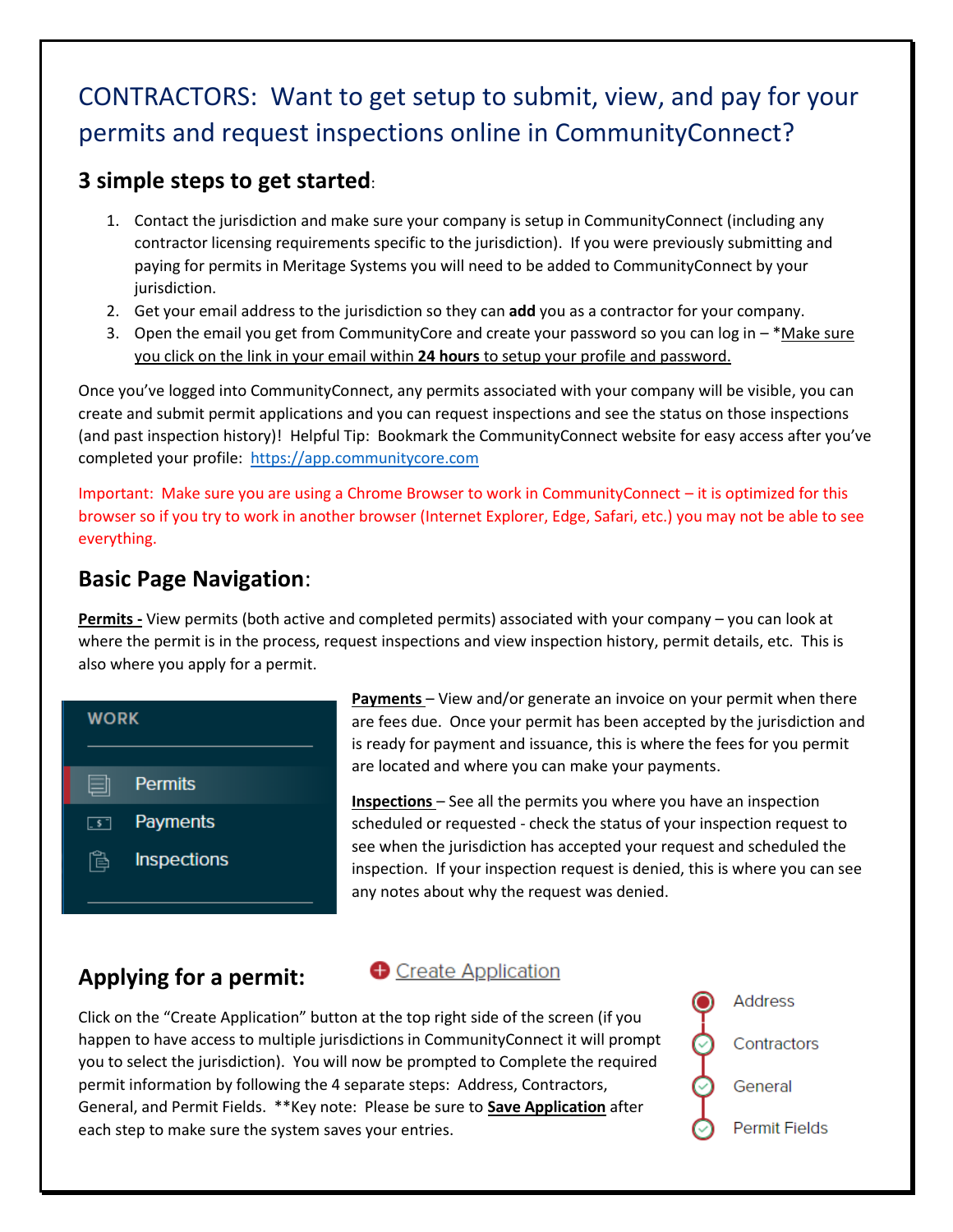**Address:** This is where you'll select to Search for an existing address or add a new address (if the job site address doesn't already exist in the system). Please be sure to use the "Search for an existing property" option first and start typing at least 3 characters of the address to determine if the address is already in the system. If the address does not come up, select "Cancel" and use the "Add a new property" option. PLEASE be sure to fill out the fields for the Property Owner information on this page (and Property Occupant, if applicable).

#### **Add Address to Application**

Search for an existing property C Add a new property

**Contractors:** As a Contractor Applicant, the system will assign you as the Primary Contractor. If you have separate trade contractors working on this permit, please add them by clicking on the "Add Trade Contractor" button. Select a trade (electric, plumbing, etc.) and then a contracting company name. If the trade contracting company has multiple contractors working for that company you can select an individual, but this is not a required field. \*\*Key Note: If your trade contractor is not listed they may need to be added to the system by the jurisdiction. Please have your trade contractors contact your jurisdiction for jurisdiction specific licensing/registration requirements and to be added to the system.

| <b>Add a Trade Contractor</b> | × |
|-------------------------------|---|
| <b>Contractor Trade Type</b>  |   |
| Electric                      |   |
|                               |   |
| <b>Company Name</b>           |   |
| <b>Skyview Electric</b>       |   |
| Select item                   |   |
| Gotham Construction           |   |
| Penguin Basements             |   |
| <b>Skyview Electric</b>       |   |
|                               |   |

| <b>Permit Type</b>         |              |                                        |              |
|----------------------------|--------------|----------------------------------------|--------------|
| Category                   |              | Permit Type*                           |              |
| Select Item                | $\checkmark$ | Select Item                            | $\checkmark$ |
|                            |              | Select Item                            |              |
|                            |              | <b>Basement Finish</b>                 |              |
| <b>Description of Work</b> |              | <b>Electrical Permit - Residential</b> |              |
| <b>Description of Work</b> |              | Fence                                  |              |
|                            |              | New Commercial Building                |              |
|                            |              | Roof                                   |              |
|                            |              | Shed                                   |              |

**General:** This is where you will select the permit type you are submitting, add your job description, etc. Please note that the Permit Types are listed alphabetically and If you want to filter permit types by Category, you can select a category – otherwise you can go straight to the Permit Types dropdown and select the permit type you are applying for (permit types are listed alphabetically) and the system will fill out the Category for you based on permit type.

**Permit Fields:** Please fill out any pertinent fields for your permit application – if a field is required it will be indicated with an asterisk \* Quick note: Your jurisdiction may have ALL available fields shown on this page  $-$  as time goes on the jurisdiction will be able to customize to show only the required or necessary fields for each permit type. When in doubt, please be sure to

#### **Permit Fields**

| <b>Stimated Valuation</b>  | <b>Basement - Finished SqFt</b> |  |
|----------------------------|---------------------------------|--|
| 27250                      | 1500                            |  |
| Basement - Unfinished SqFt |                                 |  |
| 350                        |                                 |  |

include the Estimated Valuation for your application submittal (even if it isn't marked as required.)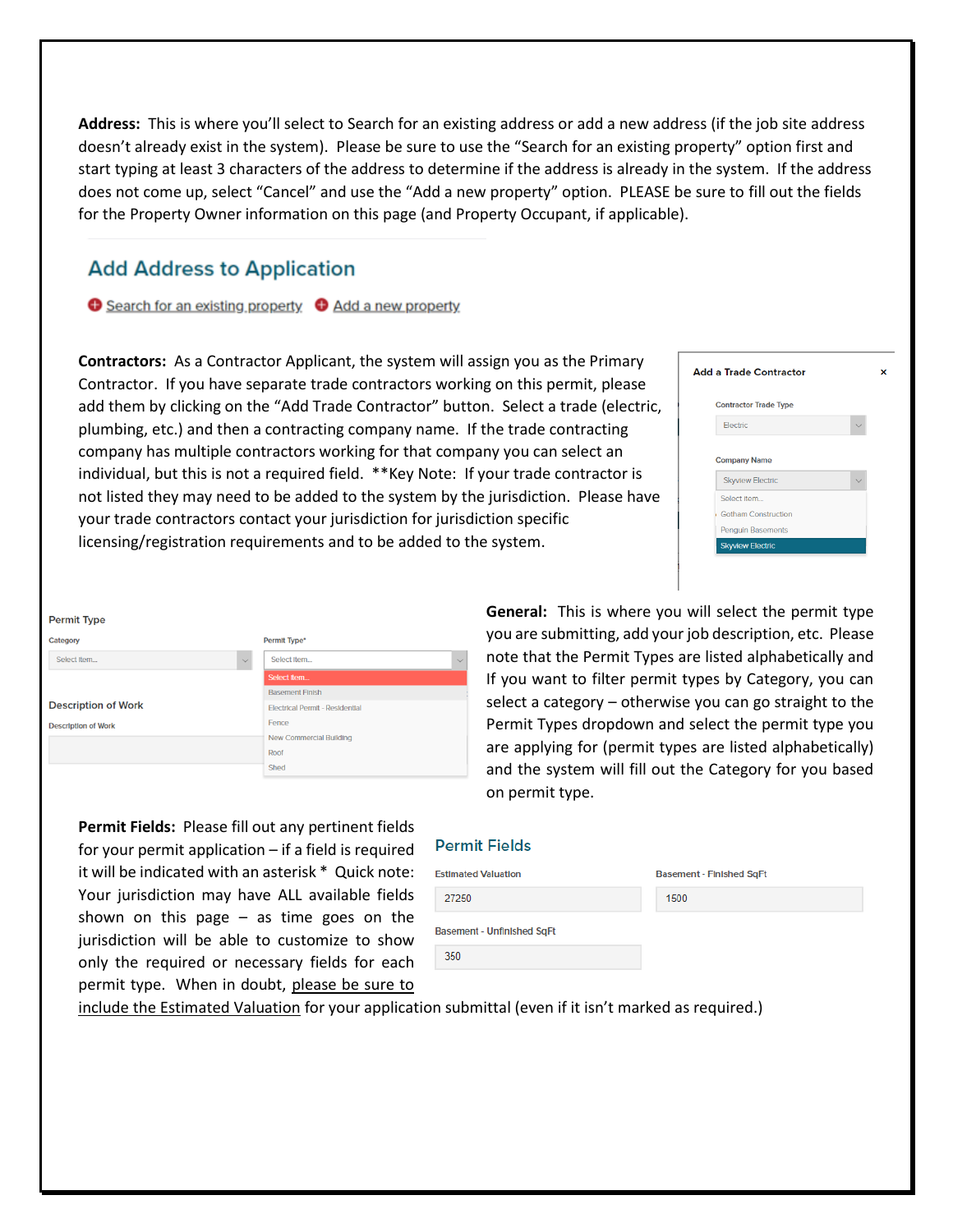### **Submitting your permit application:**

A new feature of CommunityConnect is the ability to save your application and come back to edit/add/change information BEFORE you submit your application to the jurisdiction.

- You can save and continue to work on your application over time before submitting it to the jurisdiction – this is shown as a "Draft Application".
- A permit number will not be assigned to this application until that application is accepted by the jurisdiction. Until a submitted application is accepted by the jurisdiction, it will indicate a status of "Pending Review."
- Your application will not be visible to the jurisdiction until AFTER you have submitted your application.
- You will have the ability to delete an unsubmitted application, if you choose.

When you have completed all the information on your permit application, select the red "Submit Application" button at the bottom right. If this button is grey it indicates that a required field or required information has not been completed and you cannot submit this application until this is filled out.

The jurisdiction will receive your application and begin their review process. If the jurisdiction accepts your application, you will see a permit number get assigned. If they deny the application you will get a notice of the reason for the denial of the application. Once a permit is accepted it will be assigned a permit number and the additional tabs associated with your permit will be visible.

### **Basic Permit Navigation:**

Click on the tabs at the top of the page to see the permit details, plan review comments/conditions, details, workflow (the process of the permit from submittal to completion), inspections, fees, etc.

### **Permit: 18GOT-B00018**



**Workflow Tab:** Process/steps your permit goes through from start to finish – you can see the status of your permit in the process on this tab (in progress, on hold, completed, approved, etc.).

**Details Tab:** This is the details when you submitted your application (address, property owner, contractors, permit type, valuation, permit fields, etc.) Once you have submitted your application you cannot change most of these details – please contact the jurisdiction to request any changes if you see anything inaccurate or need to make changes to information you submitted for this permit.

**Plan Review Tab:** See comments or conditions associated during the review of any Plan Review type of step you have the ability to add a comment to respond to the plan review comments and to download any documents that have been uploaded with those comments. If there are comments or conditions added during the plan review process you will get an email notifying you that a comment or condition has been added but you can also go directly to this tab to see the history of the comments or conditions and even respond with a comment on this tab. If any plan review steps were approved with conditions you can print the Plan Approval Letter from this tab to see the individual conditions on this letter.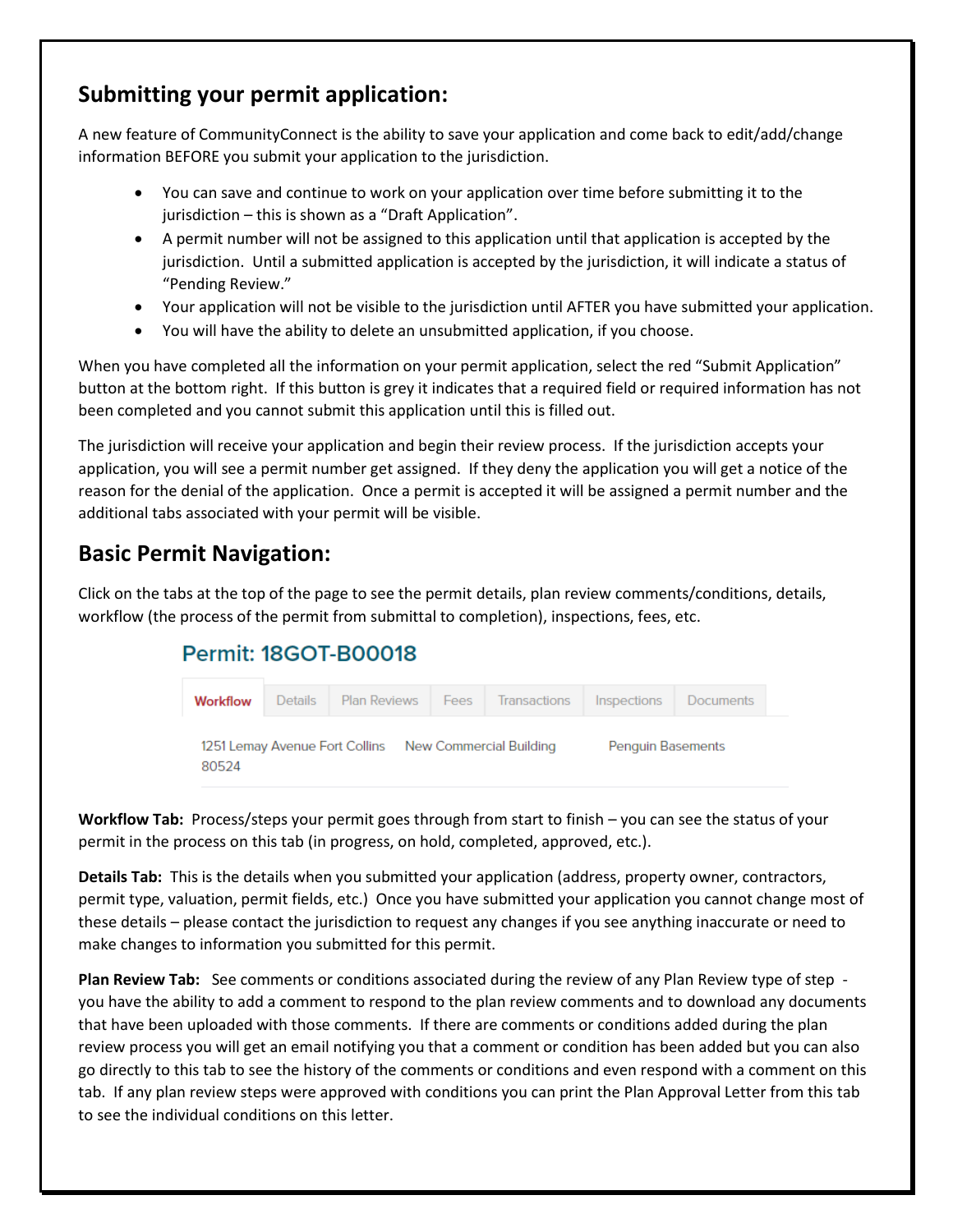**Fees Tab:** See the individual fees assessed and the balance due on this tab. Click on the "Actions" button to choose to print an invoice of the fees due. \*Key note – Making a payment for any permit is done on the "Payments" screen, available by navigating to "Payments" on your left Work navigation area of the main CommunityConnect Page.

**Transactions Tab:** See the details of your payments, print or reprint your receipt on this tab.

**Inspections Tab:** This is where you can see the inspection list, request (and cancel) inspections, and view inspection history. See the Requesting inspections section below for detailed information on this tab.

**Documents Tab:** This is where you can print out your Issued Permit Document and your CO or CC documents when those steps have been completed.

**Requesting an Inspection:** Once you've clicked on the specific permit, navigate to the Inspections Tab at the top. You will be see the inspections available for this permit (and the most recent status, etc.) Click on the "Request" button and you will be presented with the inspections available for scheduling on this specific permit – select one (or more) inspections from this list to request and click on "Continue". On the next popup window, select your inspection date (and time window, if there are multiple options) and add any notes for your inspector, such as a contact phone number, access information, etc. Click on "OK" and your request will be submitted for the jurisdiction to approve and schedule.

#### **Permit: 18GOT-B00018**



Once the Jurisdiction has reviewed the requested inspection, you will receive an email from CommunityCore when your inspection has been scheduled, confirming your request. If there is any reason the inspection request was denied, you will receive an email stating the reason for the denial of the inspection request. Additionally, you can check back on CommunityConnect in the Inspections area to see the updated status of your individual inspection requests (Confirmed, Requested, Denied).